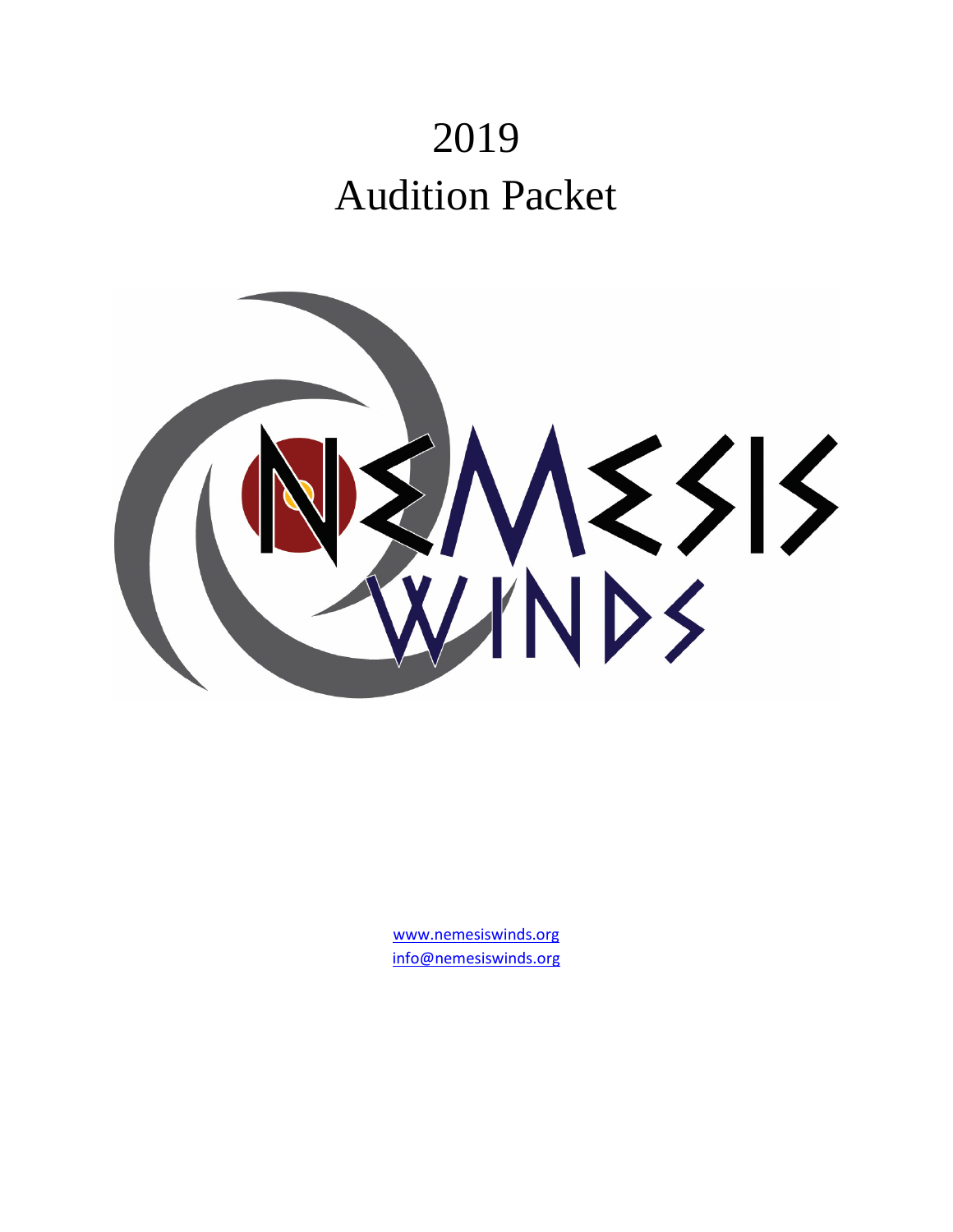#### Dear Prospective Member,

Thank you for your interest in the 2019 Nemesis Winds program! The excerpts in this packet are designed to help you develop a solid foundation in indoor winds as well as push the physical and mental abilities necessary to meet the demands of performing at WGI/FFCC Independent Open level. This packet serves as a reference tool for all levels of players, from beginner to expert.

You will be evaluated on the following: **Sound Quality Rhythmic Accuracy Preparation Presentation Overall Musicianship** 

These skill sets are very important, but perhaps what is more important than what you know or what you can do, is your attitude. All Nemesis members are expected to be:

| Confident      | Adaptive          | Creative    |
|----------------|-------------------|-------------|
| Attentive      | Persistent        | Insightful  |
| Diligent       | Patient           | Consistent  |
| Skillful       | Thoughtful        | Accountable |
| Observant      | <b>Meticulous</b> | Receptive   |
| Discriminating | Amiable           | Committed   |

Lastly, we absolutely want to see you play your best, so relax and be confident in the hard work you have already put in up to this point – after all, this is fun! We're rooting for you!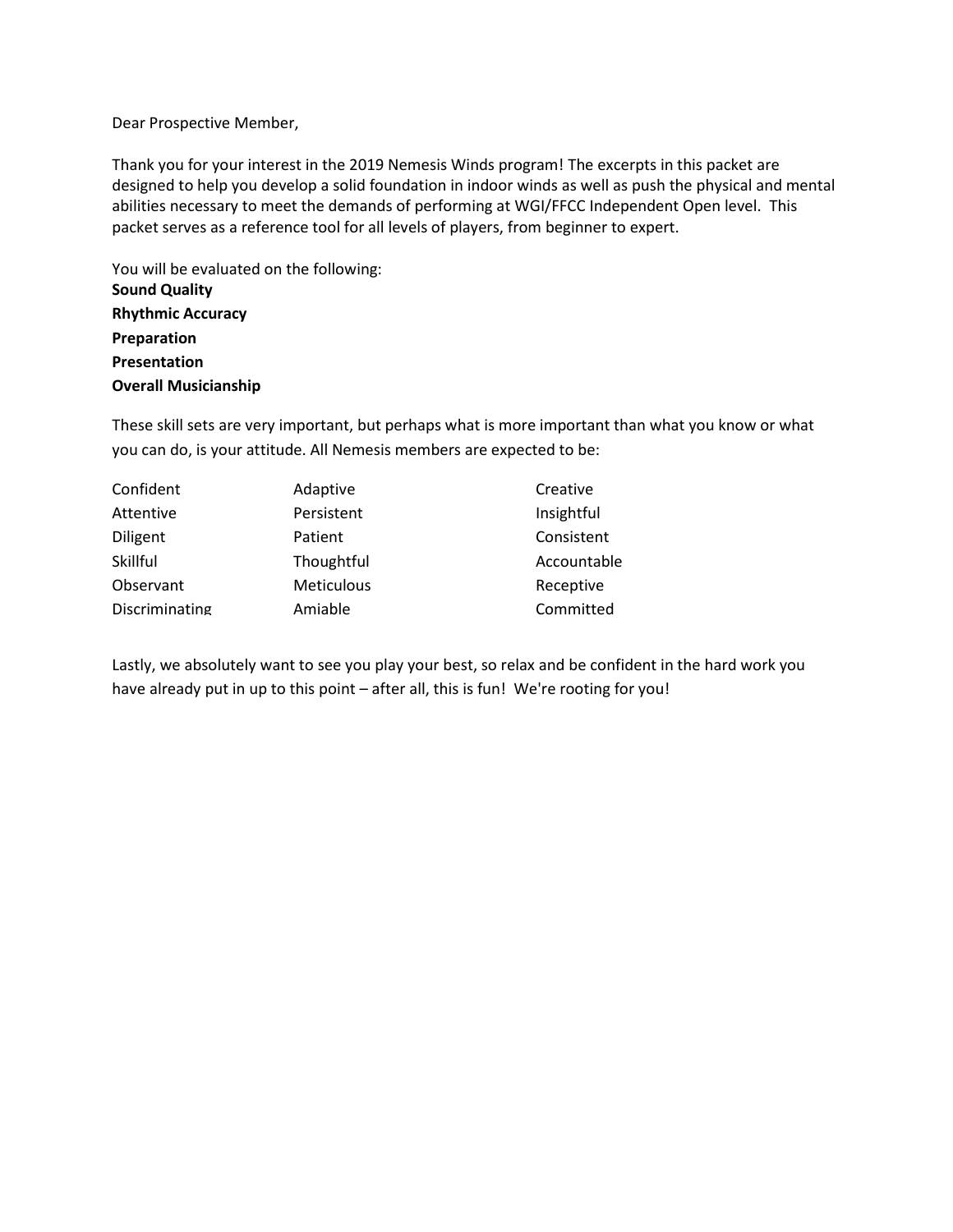## Music Audition

The music portion of the audition process is broken out into four sections.

## **1. SCALES**

- a. C, Bb, E<sup>b</sup>, F concert scales, two octaves if possible in quarter and eight notes.
- b. Tempo will be given at audition
- c. Chromatic scale starting at concert Bb, two octaves if possible, performed in eighth note triplets

## **2. PREPARED PIECE**

- a. Choose a passage of your own
- b. 30 60 seconds in length
- c. Must display technical and lyrical abilities

## **3. EXCERPTS**

- a. Choose and prepare one passage from the provided musical packet for your appropriate instrument
- b. Again, you will be judged on technical and lyrical abilities

## **4. Be prepared to sight read**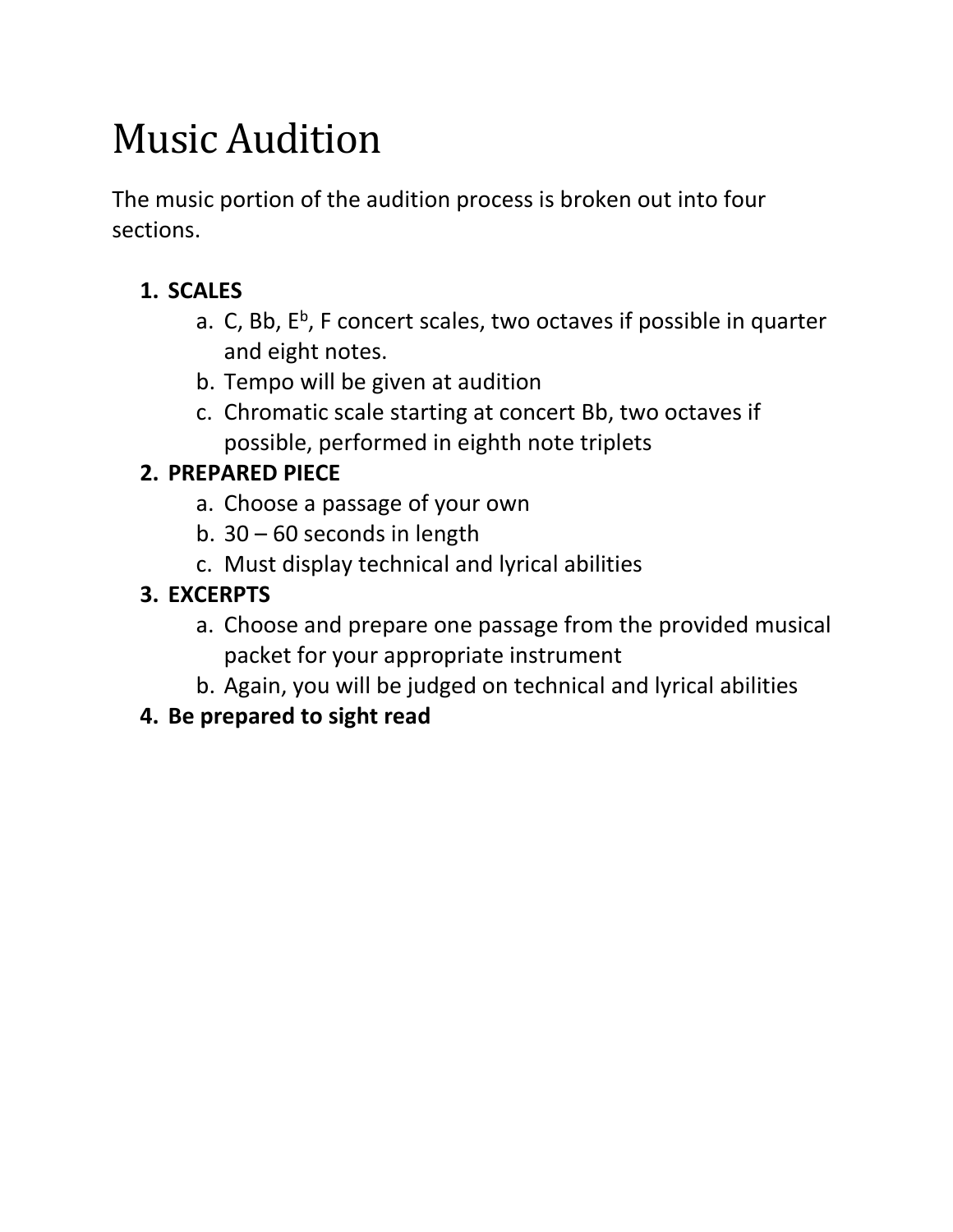## Visual Audition

Besides proper body carriage, chin height, shoulders, knees, and horn carry positions, we will ask you to demonstrate the following basic marching techniques using the rolled toe method. \*Rolled toe method - please use straight leg. **Nemesis steps off on the LEFT foot.**

- 1. Demonstrate Front and Backwards with toe up technique. (Step size at an 8 to 5)
- 2. Demonstrate Left and Right lateral slides using toe up and toe down techniques. (Step size at an 8 to 5)
- 3. Demonstrate "Box" technique:

Box A - Forward (8 counts), left Slide (8 counts), Backwards (8 counts), Right backwards slide (8 counts), forward (8 counts)

Box B - Forward (8 counts), Right slide (8 counts), Backwards (8 counts), left backwards slide (8 counts), forward (8 counts), Forward jazz run (8 counts)

NOTE: All box techniques are 8 to 5.

Jazz run technique needs to be at 5 to 5 or larger.

Tempos will be between 80 BPM and 140 BPM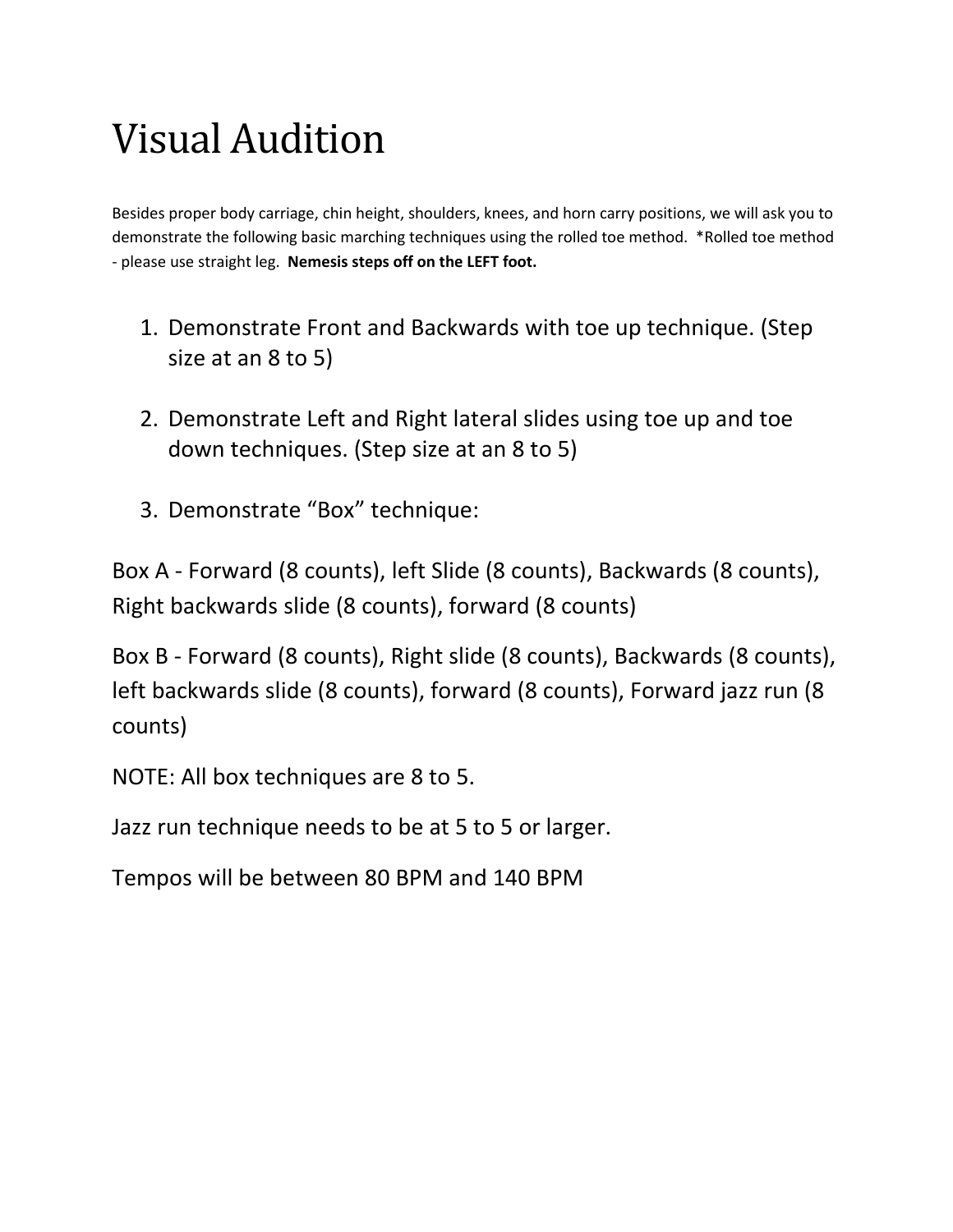## Excerpts

Alto Sax



### Baritone (BC)

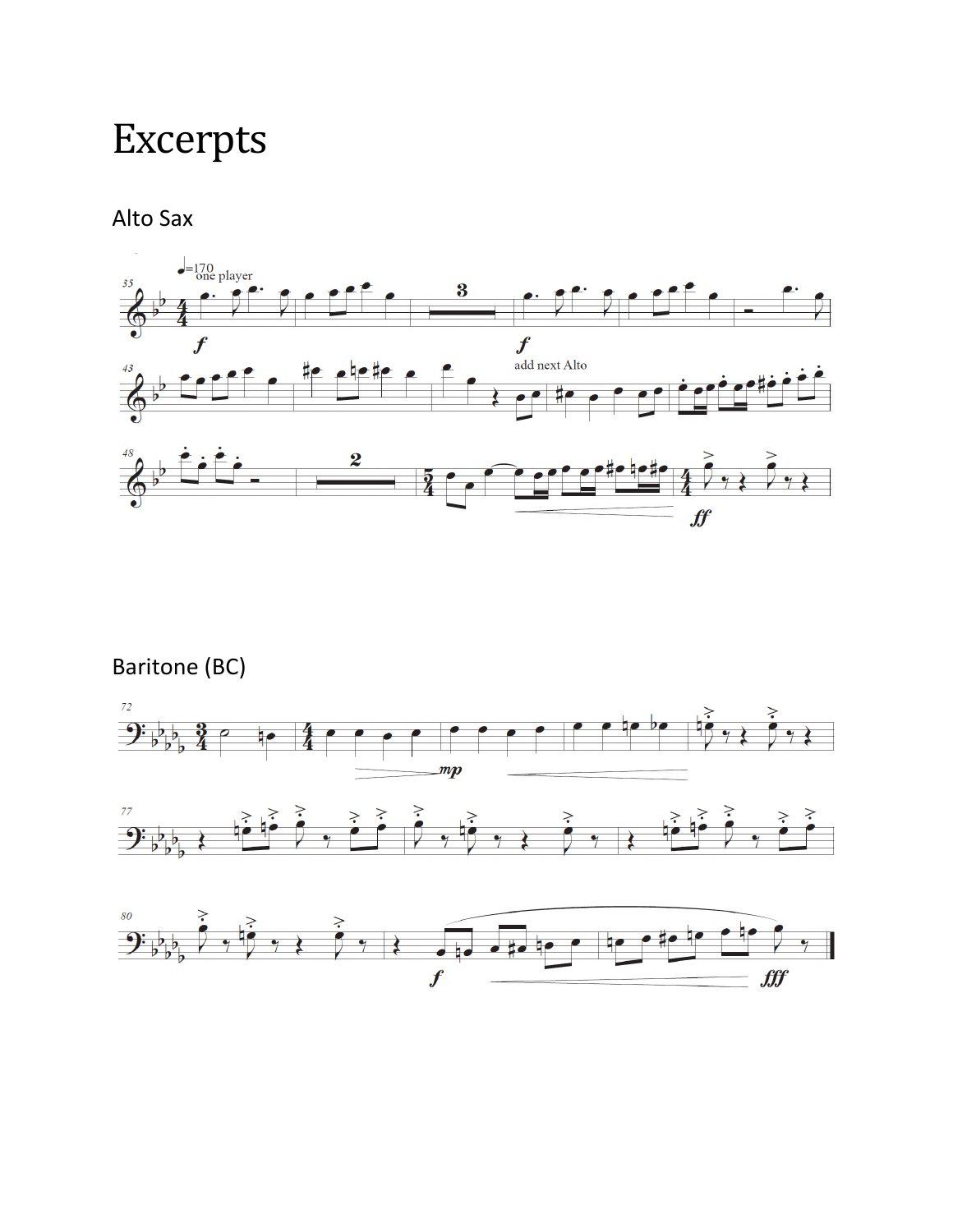### Clarinet



Flute

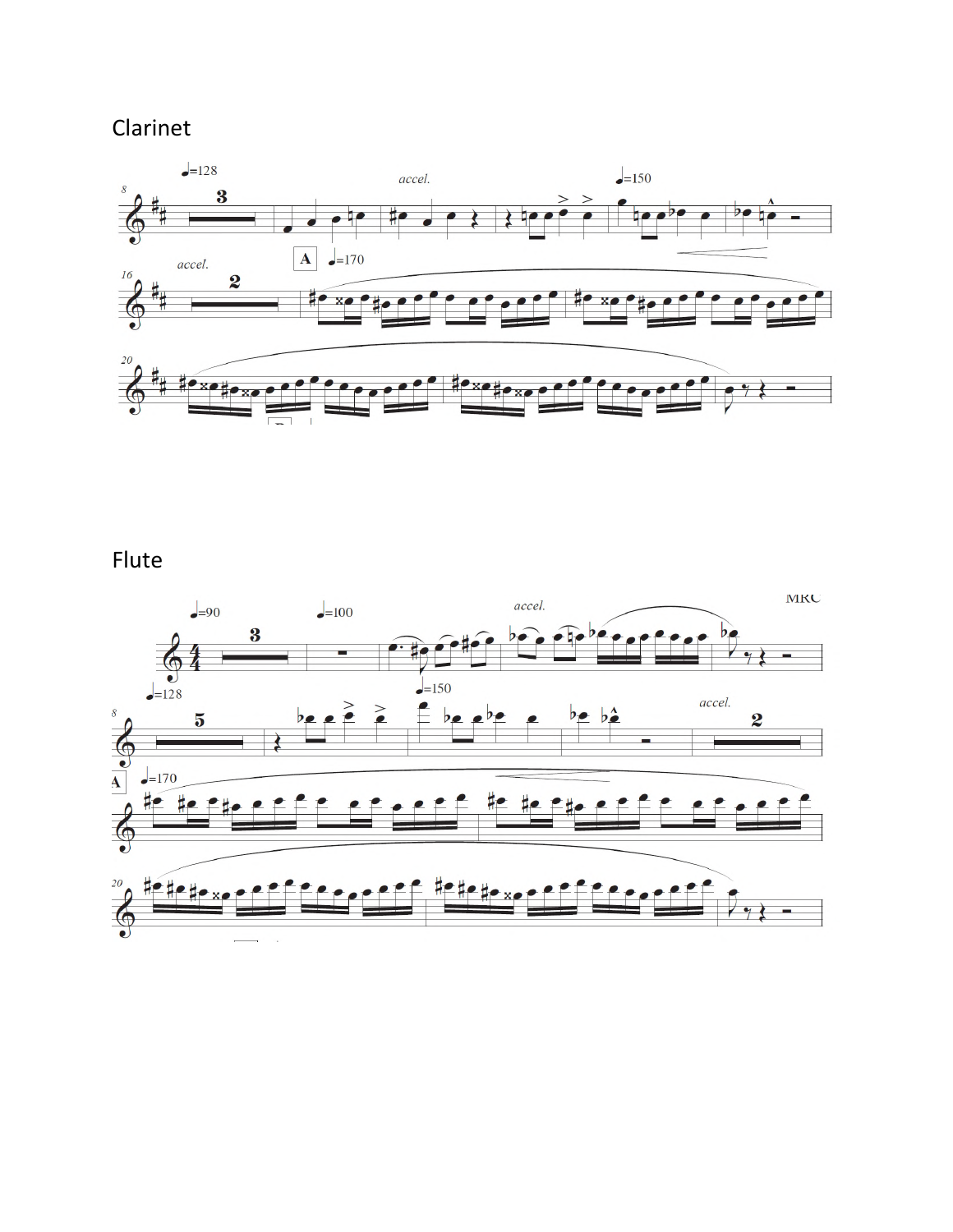#### Mellophone



#### Tenor Sax

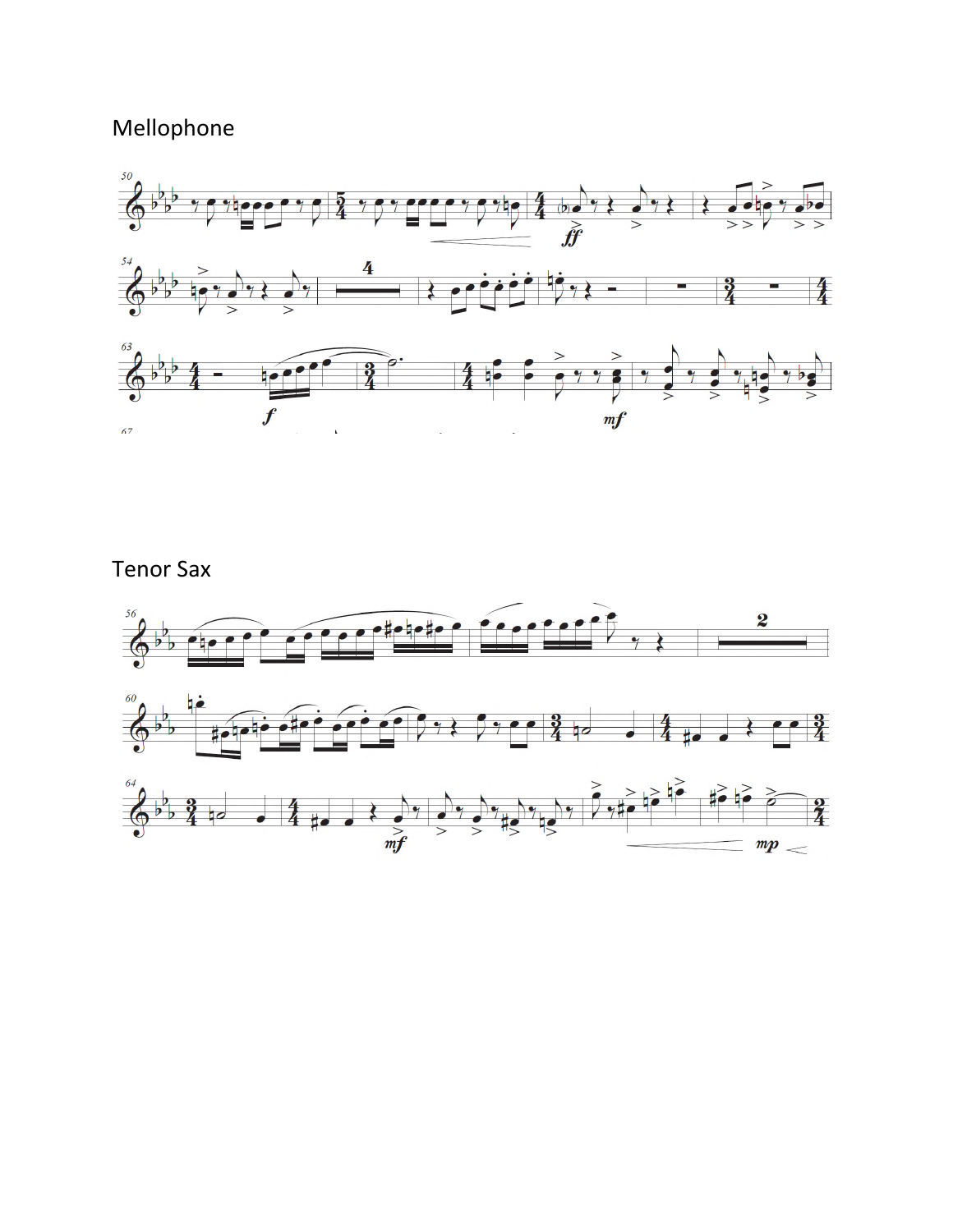### Trombone



Trumpet

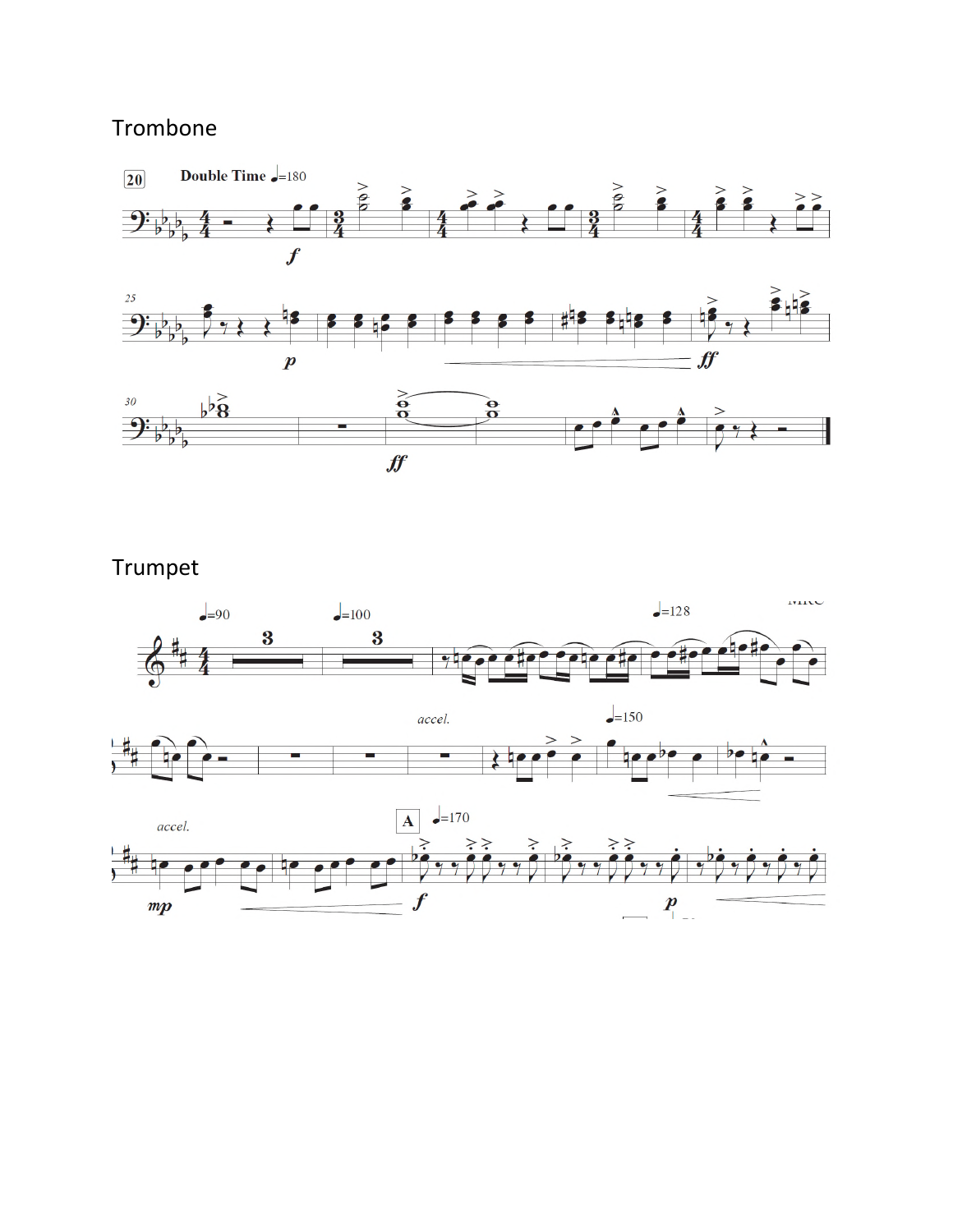